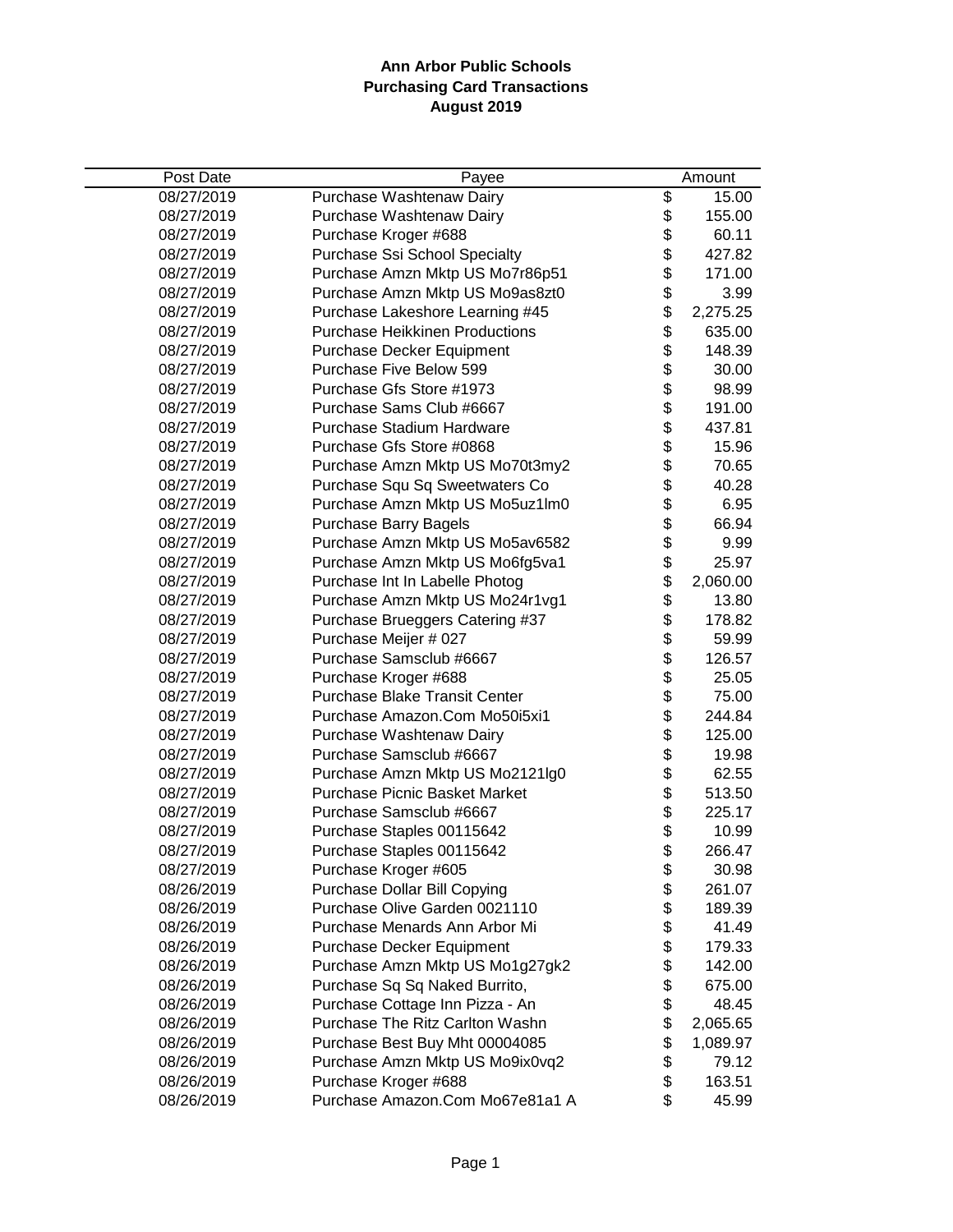| 08/26/2019 | Purchase Amzn Mktp US Mo1zs3cw0        | \$       | 218.22   |
|------------|----------------------------------------|----------|----------|
| 08/26/2019 | <b>Purchase National Energy Contro</b> | \$       | 574.38   |
| 08/26/2019 | Purchase Amzn Mktp US Mo2hq5lu0        | \$       | 43.36    |
| 08/26/2019 | Purchase Amzn Mktp US Mo0tx2lp0        | \$       | 29.07    |
| 08/26/2019 | Purchase Officemax/Depot 6401          | \$       | 16.99    |
| 08/26/2019 | Purchase Amzn Mktp US Mo5d94gg2        | \$       | 61.19    |
| 08/26/2019 | <b>Purchase Gbc E-Commerce</b>         | \$       | 81.40    |
| 08/26/2019 | Purchase Water Rsrcs Comsnr Ofc        | \$       | 400.00   |
| 08/26/2019 | Purchase Amazon.Com Mo9zk2ep1          | \$       | 55.88    |
| 08/26/2019 | Purchase Officemax/Officedept#6        | \$       | 4.90     |
| 08/26/2019 | Purchase Amzn Mktp US Mo58x8e11        | \$       | 54.49    |
| 08/26/2019 | Purchase Meijer # 173                  | \$       | 127.90   |
| 08/26/2019 | Purchase Officemax/Officedept#6        | \$       | 69.68    |
| 08/26/2019 | Credit Voucher Amzn Mktp Us            | -\$      | 84.53    |
| 08/26/2019 | Purchase Amzn Mktp US Mo04q3ge1        | \$       | 59.48    |
| 08/26/2019 | Credit Voucher Amzn Mktp Us            | -\$      | 12.90    |
| 08/26/2019 | Purchase Extendedstay #4038            | \$       | 161.98   |
| 08/26/2019 | Credit Voucher Sheraton Ann Arbor Hot  | -\$      | 26.46    |
| 08/26/2019 | <b>Purchase Barry Bagels</b>           | \$       | 97.92    |
| 08/26/2019 | Purchase Amzn Mktp US Mo4mp30w1        | \$       | 20.58    |
| 08/26/2019 | Purchase Tst New York Pizza De         | \$       | 139.00   |
| 08/26/2019 | Purchase Officemax/Officedept#6        | \$       | 47.60    |
| 08/26/2019 | Purchase Kroger #688                   | \$       | 35.32    |
| 08/26/2019 | Purchase Meijer # 064                  | \$       | 27.65    |
| 08/26/2019 | Purchase Amzn Mktp US Mo0ci7f90        | \$       | 112.31   |
| 08/26/2019 | <b>Purchase Metro Airport Parking</b>  | \$       | 96.00    |
| 08/26/2019 | Purchase Grainger                      | \$       | 718.20   |
| 08/26/2019 | Purchase Officemax/Officedept#6        | \$       | 31.51    |
| 08/26/2019 | Purchase Amzn Mktp US Mo2bv6e41        | \$       | 14.19    |
| 08/26/2019 | Purchase Madison Electric Compa        | \$       | 59.19    |
| 08/26/2019 | Purchase Otc Brands, Inc.              | \$       | 41.99    |
| 08/26/2019 | Purchase Amzn Mktp US Mo6ty1p42        | \$       | 27.59    |
| 08/26/2019 | Purchase Hungry Howies 577             |          | 881.32   |
| 08/26/2019 | Purchase Amzn Mktp US Mo9ef8cg0        | \$<br>\$ | 169.37   |
| 08/23/2019 | Purchase City Of Ann Arbor             |          | 79.46    |
| 08/23/2019 | Purchase City Of Ann Arbor             | \$       | 466.86   |
| 08/23/2019 | Purchase Id Card Group                 | \$       | 86.25    |
| 08/23/2019 | Purchase City Of Ann Arbor             | \$       | 2,346.78 |
| 08/23/2019 | Purchase City Of Ann Arbor             | \$       | 3,773.00 |
| 08/23/2019 | <b>Purchase Grainger</b>               | \$       | 615.60   |
| 08/23/2019 | Purchase Jimmy Johns # 90030 -         | \$       | 53.00    |
| 08/23/2019 | Purchase City Of Ann Arbor             | \$       | 4,021.60 |
| 08/23/2019 | Purchase Sq Sq Uvc                     | \$       | 12.82    |
| 08/23/2019 | Purchase City Of Ann Arbor             | \$       | 3,324.00 |
| 08/23/2019 | Purchase City Of Ann Arbor             | \$       | 615.65   |
| 08/23/2019 | Purchase Amzn Mktp US Mo38f1t61        | \$       | 62.18    |
| 08/23/2019 | <b>Purchase Northeast Foundation F</b> | \$       | 54.00    |
| 08/23/2019 | Purchase City Of Ann Arbor             | \$       | 7,889.07 |
| 08/23/2019 | Purchase Mailchimp Monthly             | \$       | 150.00   |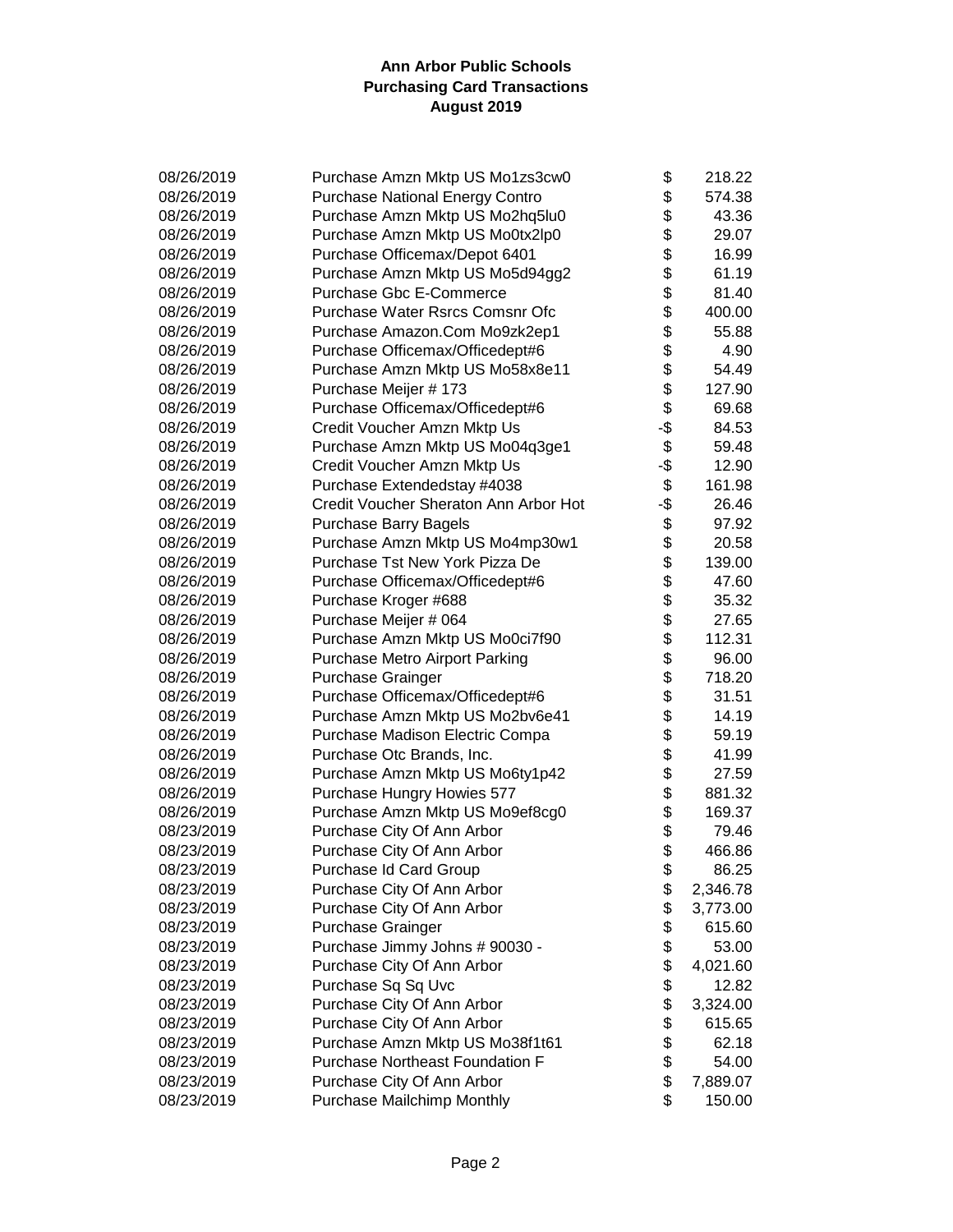| 08/23/2019 | Purchase Square Sq Dc Vip Cab           | \$  | 9.66     |
|------------|-----------------------------------------|-----|----------|
| 08/23/2019 | Purchase Int In Enchanted Flor          | \$  | 60.99    |
| 08/23/2019 | Purchase Meijer # 064                   | \$  | 31.82    |
| 08/23/2019 | Purchase Custmlanyardlanyards           | \$  | 120.89   |
| 08/23/2019 | Purchase Mfasco Health & Safety         | \$  | 34.91    |
| 08/23/2019 | Purchase Amzn Mktp US Mo6cf21f2         | \$  | 83.76    |
| 08/23/2019 | Purchase Sidetrack Bar Grill            | \$  | 46.90    |
| 08/23/2019 | <b>Purchase Characterorg</b>            | \$  | 249.00   |
| 08/23/2019 | Purchase Sheraton Ann Arbor Hot         | \$  | 110.88   |
| 08/23/2019 | <b>Credit Voucher Grand Trav Resort</b> | -\$ | 21.00    |
| 08/23/2019 | Purchase Amazon.Com Ma5o76w60           | \$  | 27.94    |
| 08/23/2019 | Purchase Amzn Mktp US Mo2un0cy0         | \$  | 89.99    |
| 08/23/2019 | Purchase City Of Ann Arbor              | \$  | 384.35   |
| 08/23/2019 | Purchase Amzn Mktp US Mo71w1pz2         | \$  | 55.60    |
| 08/23/2019 | Purchase Amazon.Com Ma7426yy0           | \$  | 125.98   |
| 08/23/2019 | Purchase City Of Ann Arbor              | \$  | 3,509.86 |
| 08/23/2019 | Purchase Meijer # 173                   | \$  | 56.08    |
| 08/23/2019 | Purchase City Of Ann Arbor              | \$  | 614.84   |
| 08/23/2019 | Purchase The Home Depot #2721           | \$  | 79.45    |
| 08/23/2019 | Purchase Officemax/Officedept#6         | \$  | 1,401.60 |
| 08/23/2019 | Purchase Amzn Mktp US Ma4116y10         | \$  | 164.99   |
| 08/23/2019 | <b>Purchase Characterorg</b>            | \$  | 249.00   |
| 08/23/2019 | <b>Purchase Characterorg</b>            | \$  | 249.00   |
| 08/23/2019 | Purchase Music Together Llc             | \$  | 1,932.00 |
| 08/23/2019 | Purchase Paypal Memspa                  | \$  | 250.00   |
| 08/23/2019 | Purchase Lakeshore Learning Mat         | \$  | 57.49    |
| 08/23/2019 | Purchase Amzn Mktp US Ma6ok0wm0         | \$  | 209.99   |
| 08/23/2019 | Purchase Trane Supply-113416            | \$  | 356.00   |
| 08/23/2019 | Purchase 4imprint                       | \$  | 364.90   |
| 08/23/2019 | Purchase Teriyaki Time                  | \$  | 31.87    |
| 08/23/2019 | Purchase Hungry Howies 577              | \$  | 231.82   |
| 08/23/2019 | Purchase City Of Ann Arbor              | \$  | 4,568.46 |
| 08/23/2019 | <b>Purchase Dollartree</b>              | \$  | 14.00    |
| 08/23/2019 | Purchase Jimmy Johns # 90028 -          | \$  | 140.00   |
| 08/23/2019 | Purchase Signs By Tomorrow              | \$  | 1,006.00 |
| 08/23/2019 | <b>Credit Voucher Grand Trav Resort</b> | -\$ | 18.96    |
| 08/22/2019 | Purchase Mde Educator License           | \$  | 45.00    |
| 08/22/2019 | Purchase The Home Depot #2721           | \$  | 48.56    |
| 08/22/2019 | Purchase Ibt lis Fingerprint Co         | \$  | 65.75    |
| 08/22/2019 | Credit Voucher Panera Bread #600874 P   | -\$ | 6.95     |
| 08/22/2019 | Purchase Officemax/Depot 6048           | \$  | 16.79    |
| 08/22/2019 | Purchase Little Caesars 0007 00         | \$  | 500.00   |
| 08/22/2019 | Purchase Madison Electric Compa         | \$  | 143.68   |
| 08/22/2019 | Purchase Grubhubqdobamexicanea          | \$  | 70.12    |
| 08/22/2019 | Purchase Intuit Payme In Nc3            | \$  | 990.00   |
| 08/22/2019 | Purchase Maxwell Medals And Awa         | \$  | 179.62   |
| 08/22/2019 | Purchase Amzn Mktp US Mo5fa4tp1         | \$  | 463.81   |
| 08/22/2019 | Purchase Officemax/Officedept#6         | \$  | 54.36    |
| 08/22/2019 | <b>Purchase Quill Corporation</b>       | \$  | 22.94    |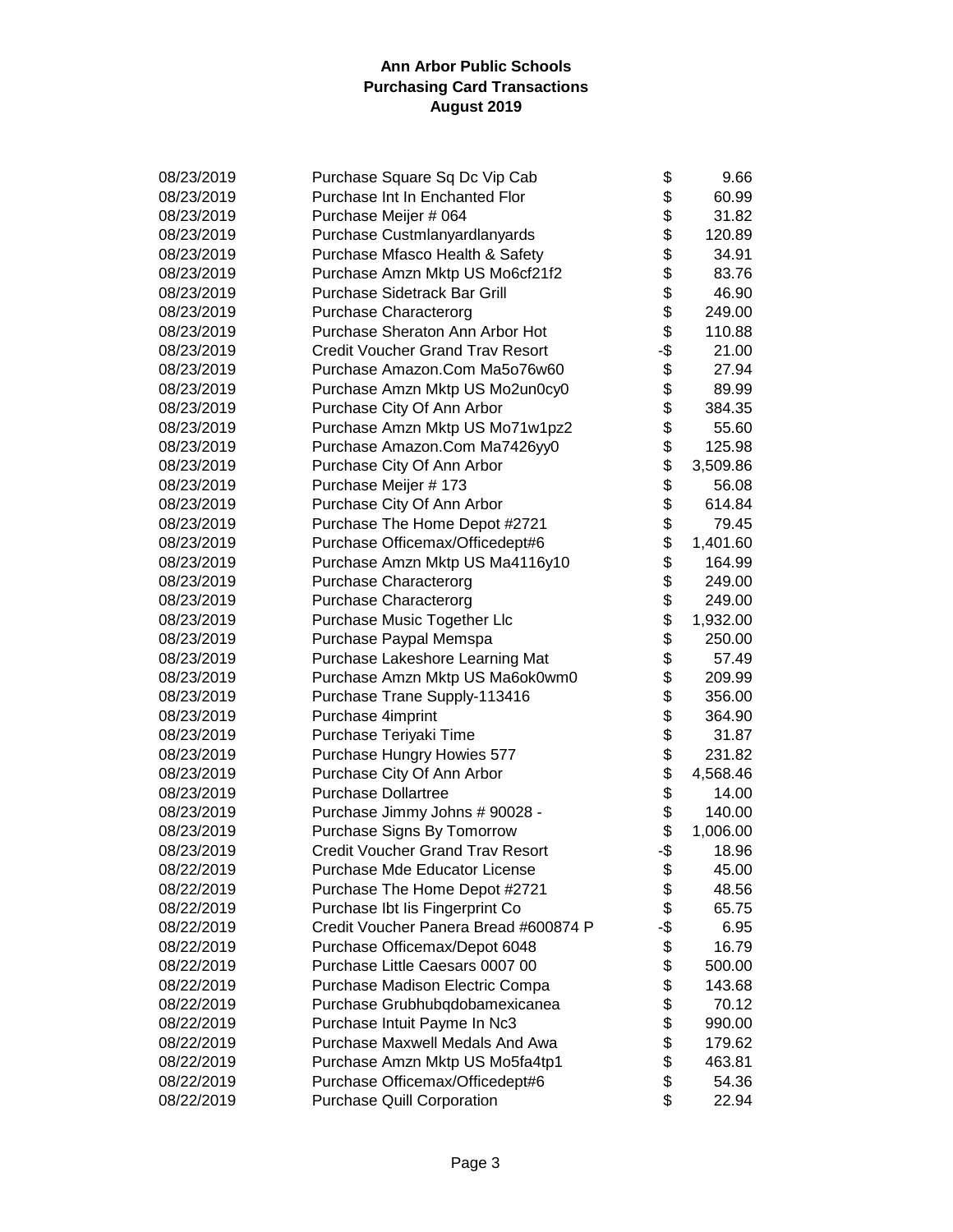| 08/22/2019 | <b>Purchase Todoist</b>                        | \$  | 36.00    |
|------------|------------------------------------------------|-----|----------|
| 08/22/2019 | Purchase Jimmy Johns # 90030 - tax exempt info | \$  | 51.45    |
| 08/22/2019 | Purchase B&h Photo 800-606-696                 | \$  | 416.00   |
| 08/22/2019 | <b>Purchase Northeast Foundation F</b>         | \$  | 290.00   |
| 08/22/2019 | Purchase Madison Electric Compa                | \$  | 51.43    |
| 08/22/2019 | Purchase Young Supply Co - Ann                 | \$  | 280.60   |
| 08/22/2019 | Purchase Staples 00115642                      | \$  | 50.00    |
| 08/22/2019 | Purchase Little Caesars 0007 00                | \$  | 20.00    |
| 08/22/2019 | Purchase Amazon.Com Mo6jh90v2                  | \$  | 22.88    |
| 08/22/2019 | Purchase Amzn Mktp US Mo3g34eh2                | \$  | 28.88    |
| 08/22/2019 | Purchase Amazon.Com Mo7k81j11                  | \$  | 216.59   |
| 08/22/2019 | Purchase Panera Bread #600874                  | \$  | 135.82   |
| 08/22/2019 | Purchase Officemax/Officedept#6                | \$  | 948.55   |
| 08/22/2019 | Purchase Office Depot #1214                    | \$  | 62.37    |
| 08/22/2019 | Purchase Madison Electric Compa                | \$  | 187.86   |
| 08/22/2019 | Purchase Amzn Mktp US Ma4d44w50                | \$  | 527.12   |
| 08/22/2019 | Purchase Squ Sq Sealt760@gmail                 | \$  | 25.49    |
| 08/22/2019 | Purchase Lightspeed Technologie                | \$  | 120.00   |
| 08/22/2019 | Purchase Sherwin Williams 70118                | \$  | 82.66    |
| 08/22/2019 | Purchase Wildlife Services Of M                | \$  | 350.00   |
| 08/22/2019 | Purchase Wildlife Services Of M                | \$  | 220.00   |
| 08/22/2019 | Purchase Officemax/Officedept#6                | \$  | 53.82    |
| 08/22/2019 | Purchase Wm. G. Boales Associat                | \$  | 814.77   |
| 08/22/2019 | Purchase Cottage Inn Pizza - An                | \$  | 65.00    |
| 08/22/2019 | Purchase Young Supply Co - Ann                 | \$  | 1,106.23 |
| 08/22/2019 | Purchase Demco Inc                             | \$  | 59.29    |
| 08/22/2019 | Purchase Amzn Mktp US Mo9xh3331                | \$  | 339.20   |
| 08/22/2019 | Credit Voucher Amazon Mktplace Pmts            | -\$ | 47.78    |
| 08/22/2019 | Purchase Gfs Store #1973                       | \$  | 41.06    |
| 08/22/2019 | Purchase Amazon.Com Ma24n9rp0 A                | \$  | 120.00   |
| 08/22/2019 | Purchase Jimmy Johns # 90012 M                 | \$  | 63.48    |
| 08/22/2019 | Purchase Wildlife Services Of M                | \$  | 400.00   |
| 08/22/2019 | Purchase Party City 4111                       | \$  | 36.00    |
| 08/22/2019 | Purchase Baudville Inc.                        | \$  | 129.25   |
| 08/21/2019 | Purchase Fedex Offic84200008425                | \$  | 84.99    |
| 08/21/2019 | Purchase Mediterrano                           | \$  | 311.40   |
| 08/21/2019 | Purchase Paypal Katrin                         | Φ   | 110.00   |
| 08/21/2019 | Purchase Amzn Mktp US Mo9hq0a42                | \$  | 4.94     |
| 08/21/2019 | Credit Voucher Amzn Mktp Us                    | -\$ | 470.71   |
| 08/21/2019 | Purchase Usps Po 2562000160                    | \$  | 65.85    |
| 08/21/2019 | <b>Purchase Gbc E-Commerce</b>                 | \$  | 236.64   |
| 08/21/2019 | Purchase Cottage Inn Pizza - An                | \$  | 65.00    |
| 08/21/2019 | Purchase Kroger #605                           | \$  | 9.98     |
| 08/21/2019 | Purchase Restroom Strategic Res                | \$  | 179.34   |
| 08/21/2019 | Purchase Officemax/Officedept#6                | \$  | 397.81   |
| 08/21/2019 | Purchase Officemax/Officedept#6                | \$  | 61.29    |
| 08/21/2019 | Purchase Amzn Mktp US Mo0fz33i1                | \$  | 16.08    |
| 08/21/2019 | Credit Voucher Amzn Mktp Us                    | -\$ | 57.42    |
| 08/21/2019 | Purchase Amzn Mktp US Ma8ur9r00                | \$  | 173.38   |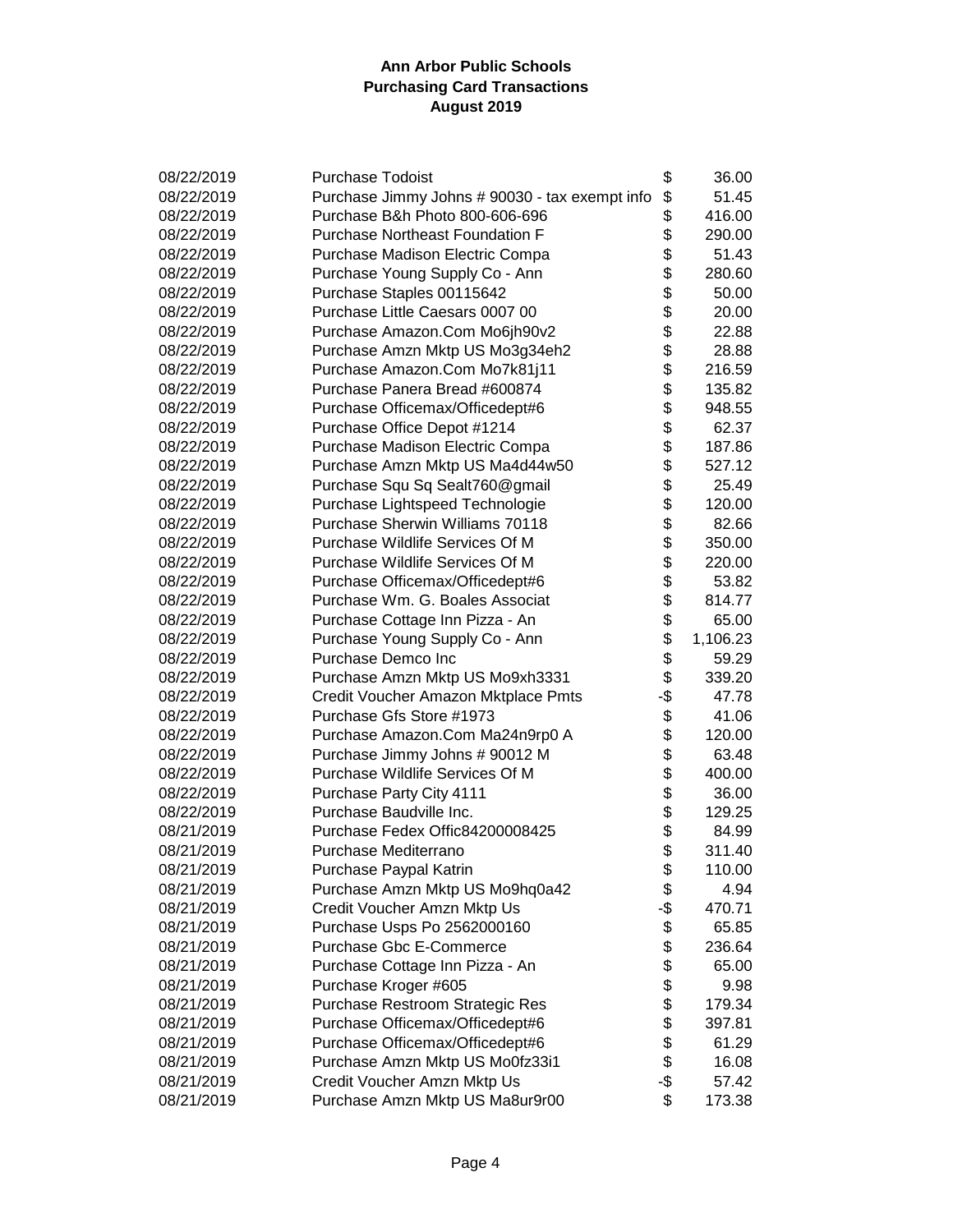| 08/21/2019 | Purchase Vzwrlss Apocc Visb           | \$  | 648.18   |
|------------|---------------------------------------|-----|----------|
| 08/21/2019 | Purchase Amzn Mktp US Mo8k00ny1       | \$  | 1,502.20 |
| 08/21/2019 | Purchase Cdw Govt #tnn8888            | \$  | 39.80    |
| 08/21/2019 | <b>Purchase Grand Trav Resort</b>     | \$  | 367.71   |
| 08/21/2019 | Purchase Amazon.Com Mo6wx6t62 A       | \$  | 24.69    |
| 08/21/2019 | Purchase - Lightfoot Web Tools        | \$  | 39.00    |
| 08/21/2019 | Purchase Jimmy Johns # 90030 -        | \$  | 89.90    |
| 08/21/2019 | Purchase Officemax/Officedept#6       | \$  | 47.04    |
| 08/20/2019 | Purchase A-1 Rental                   | \$  | 466.25   |
| 08/20/2019 | Purchase Signupgenius                 | \$  | 49.99    |
| 08/20/2019 | Purchase Amazon.Com Ma34z1ua0         | \$  | 76.93    |
| 08/20/2019 | <b>Purchase Darice</b>                | \$  | 99.91    |
| 08/20/2019 | Purchase Amazon.Com Ma8835ut0         | \$  | 449.77   |
| 08/20/2019 | Purchase Mi Assoc Nonpublic Sch       | \$  | 25.00    |
| 08/20/2019 | Credit Voucher McNaughton McKay Elect | -\$ | 4,110.25 |
| 08/20/2019 | Purchase Cottage Inn Pizza - An       | \$  | 111.82   |
| 08/20/2019 | Purchase Potbelly #197                | \$  | 193.05   |
| 08/20/2019 | Purchase Mi Assoc Nonpublic Sch       | \$  | 25.00    |
| 08/20/2019 | Purchase Amzn Mktp US Mo6s40jo2       | \$  | 101.84   |
| 08/20/2019 | Purchase Jimmy Johns # 90016 M        | \$  | 34.80    |
| 08/20/2019 | Purchase Sams Club #6667              | \$  | 139.10   |
| 08/20/2019 | Purchase Amzn Mktp US Mo6jd4lx1       | \$  | 14.99    |
| 08/20/2019 | Purchase Mi Assoc Nonpublic Sch       | \$  | 25.00    |
| 08/20/2019 | Purchase Mi Assoc Nonpublic Sch       | \$  | 25.00    |
| 08/20/2019 | Purchase Ann Arbor Observer           | \$  | 5,981.20 |
| 08/20/2019 | Purchase Mi Assoc Nonpublic Sch       | \$  | 25.00    |
| 08/20/2019 | Purchase Samsclub #6667               | \$  | 29.96    |
| 08/20/2019 | Purchase Amzn Mktp US Mo2md7t92       | \$  | 25.96    |
| 08/20/2019 | Purchase Amzn Mktp US Ma3r34uw0       | \$  | 65.94    |
| 08/20/2019 | Purchase Amzn Mktp US Mo3lj9t82       | \$  | 11.79    |
| 08/20/2019 | Purchase Mi Assoc Nonpublic Sch       | \$  | 25.00    |
| 08/20/2019 | Purchase Fredpryor Careertrack        | \$  | 249.00   |
| 08/20/2019 | Purchase Batteries Plus - #0389       | \$  | 151.92   |
| 08/20/2019 | Purchase Boardsource                  | \$  | 84.50    |
| 08/20/2019 | Purchase Amzn Mktp US Ma5b26iw0       | \$  | 402.87   |
| 08/20/2019 | Purchase Mi Assoc Nonpublic Sch       | \$  | 25.00    |
| 08/20/2019 | Purchase Hungry Howies 577            | \$  | 198.64   |
| 08/20/2019 | Purchase Sams Club #6667              | \$  | 47.78    |
| 08/20/2019 | Purchase Samsclub #6667               | \$  | 220.93   |
| 08/20/2019 | Credit Voucher Panera Bread #600874 P | -\$ | 3.43     |
| 08/19/2019 | Purchase Music In Motion, Inc         | \$  | 68.29    |
| 08/19/2019 | <b>Purchase Grainger</b>              | \$  | 509.01   |
| 08/19/2019 | Purchase Amzn Mktp US Ma93n67a0       | \$  | 99.95    |
| 08/19/2019 | Purchase Qdoba 2250 Online            | \$  | 1,047.50 |
| 08/19/2019 | Purchase Expedia 7465012659561        | \$  | 19.00    |
| 08/19/2019 | <b>Purchase Comcast</b>               | \$  | 366.85   |
| 08/19/2019 | Purchase Anderson Paint Company       | \$  | 102.30   |
| 08/19/2019 | Purchase Hudson Hotel                 | \$  | 143.45   |
| 08/19/2019 | Purchase Amzn Mktp US Mo6320152       | \$  | 55.02    |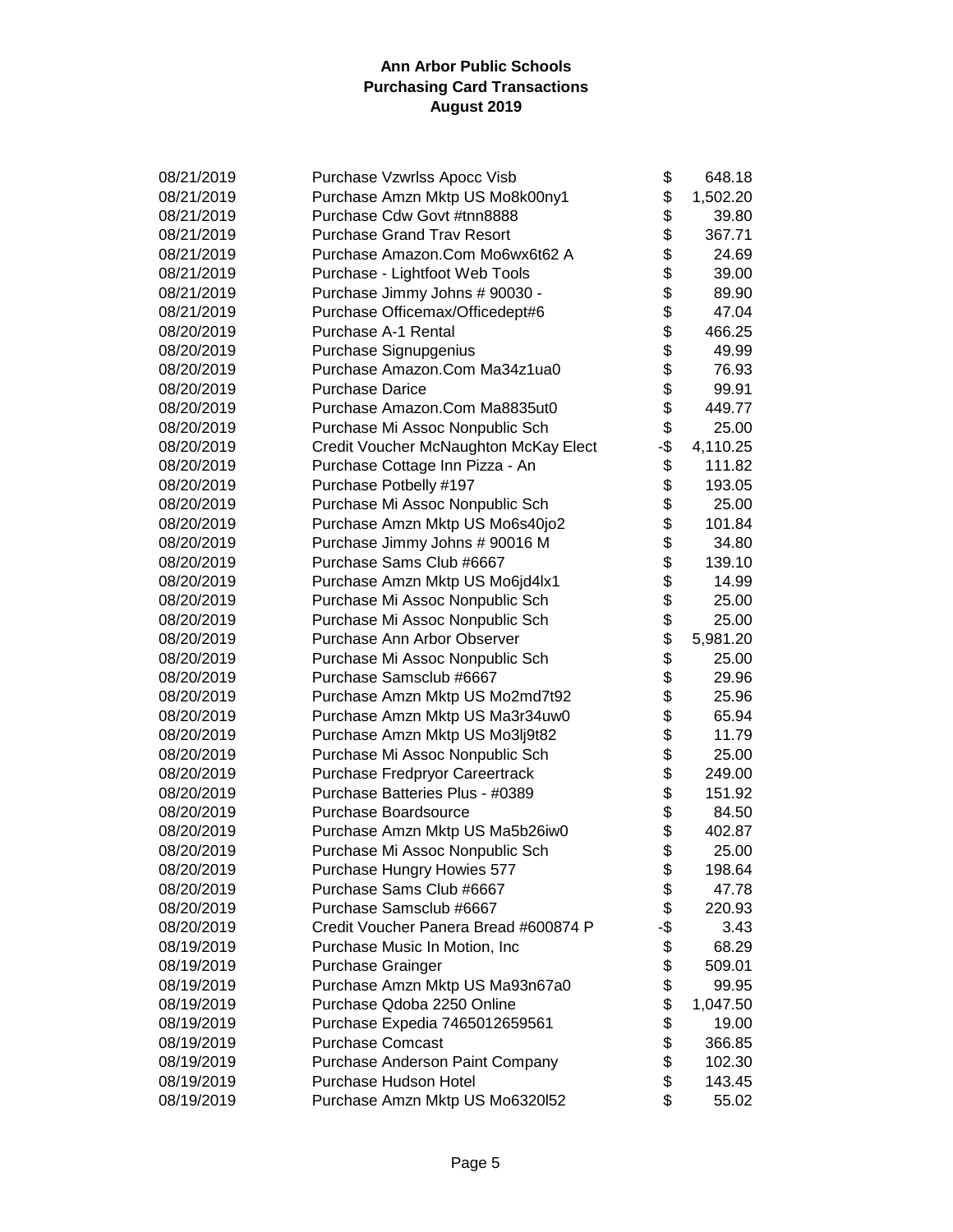| 08/19/2019 | Purchase Amzn Mktp US Mo3mp1op1 | \$       | 182.46   |
|------------|---------------------------------|----------|----------|
| 08/19/2019 | Purchase Bayshore Resort        | \$       | 334.95   |
| 08/19/2019 | Purchase Officemax/Officedept#6 | \$       | 299.99   |
| 08/19/2019 | Purchase Harbor Freight Tools 1 | \$       | 584.31   |
| 08/19/2019 | Purchase Kroger #688            | \$       | 50.00    |
| 08/19/2019 | Purchase Kroger #688            |          | 17.48    |
| 08/19/2019 | Purchase Clear Rate Communicati | \$<br>\$ | 5,071.77 |
| 08/19/2019 | Purchase Madison Electric Compa | \$       | 112.93   |
| 08/19/2019 | Purchase Physical Education Equ | \$       | 175.15   |
| 08/19/2019 | Purchase Delta 00673911424723   | \$       | 259.00   |
| 08/19/2019 | Purchase Officemax/Officedept#6 | \$       | 7.02     |
| 08/19/2019 | <b>Purchase Groth Music</b>     | \$       | 64.40    |
| 08/19/2019 | Purchase Meijer # 173           | \$       | 50.02    |
| 08/19/2019 | Purchase Panera Bread #600874   | \$       | 70.65    |
| 08/19/2019 | <b>Purchase Grainger</b>        | \$       | 188.01   |
| 08/19/2019 | Purchase Amazon.Com Ma4wj67l0 A | \$       | 25.15    |
| 08/19/2019 | Purchase Sheraton Ann Arbor Hot | \$       | 1,229.76 |
| 08/19/2019 | Purchase Dominos 1109           | \$       | 247.82   |
| 08/19/2019 | Purchase Dominos 1118           | \$       | 64.09    |
| 08/19/2019 | Purchase Meijer # 173           | \$       | 56.39    |
| 08/19/2019 | Purchase Cottage Inn Pizza - An | \$       | 38.96    |
| 08/19/2019 | Purchase Fedex Offic84200008425 | \$       | 224.82   |
| 08/19/2019 | Purchase Menards Ann Arbor Mi   | \$       | 25.14    |
| 08/16/2019 | Purchase J.W. Pepper            | \$       | 119.49   |
| 08/16/2019 | Purchase Amzn Mktp US Ma9ny3d80 | \$       | 21.19    |
| 08/16/2019 | Purchase Stadium Hardware       | \$       | 21.00    |
| 08/16/2019 | Purchase Amzn Mktp US Ma0204dv0 | \$       | 102.48   |
| 08/16/2019 | Purchase Madison Electric Compa | \$       | 202.91   |
| 08/16/2019 | Purchase Usps Po 2502800106     | \$       | 66.00    |
| 08/16/2019 | Purchase Madison Electric Compa | \$       | 53.82    |
| 08/16/2019 | Purchase Soccer World(Brighton) | \$       | 99.99    |
| 08/16/2019 | Purchase Michigan Alliance For  | \$       | 440.00   |
| 08/16/2019 | Purchase Amzn Mktp US Ma4720sm0 | \$       | 13.99    |
| 08/16/2019 | Purchase Michigan Alliance For  | \$       | 340.00   |
| 08/16/2019 | Purchase Madison Electric Compa | \$       | 43.61    |
| 08/16/2019 | Purchase Kroger #688            | \$       | 30.83    |
| 08/16/2019 | Purchase Uline Ship Supplies    | \$       | 268.17   |
| 08/16/2019 | Purchase Musiciansfriendweb     | \$       | 61.45    |
| 08/16/2019 | Purchase City Of Ann Arbor      | \$       | 2,567.53 |
| 08/16/2019 | Purchase Cottage Inn Pizza - An | \$       | 57.46    |
| 08/16/2019 | Credit Voucher Mppoa            | -\$      | 280.00   |
| 08/16/2019 | Purchase Siteone Landscape Supp | \$       | 472.68   |
| 08/16/2019 | Purchase Washtenaw Dairy        | \$       | 65.00    |
| 08/16/2019 | Purchase Jimmy Johns - 90074 -  | \$       | 35.00    |
| 08/16/2019 | Purchase Stadium Hardware       | \$       | 4.72     |
| 08/16/2019 | Purchase Meijer # 173           | \$       | 70.21    |
| 08/16/2019 | Purchase City Of Ann Arbor      | \$       | 8,267.70 |
| 08/15/2019 | Purchase Zap Zone Canton        | \$       | 500.00   |
| 08/15/2019 | Purchase Meijer # 064           | \$       | 59.74    |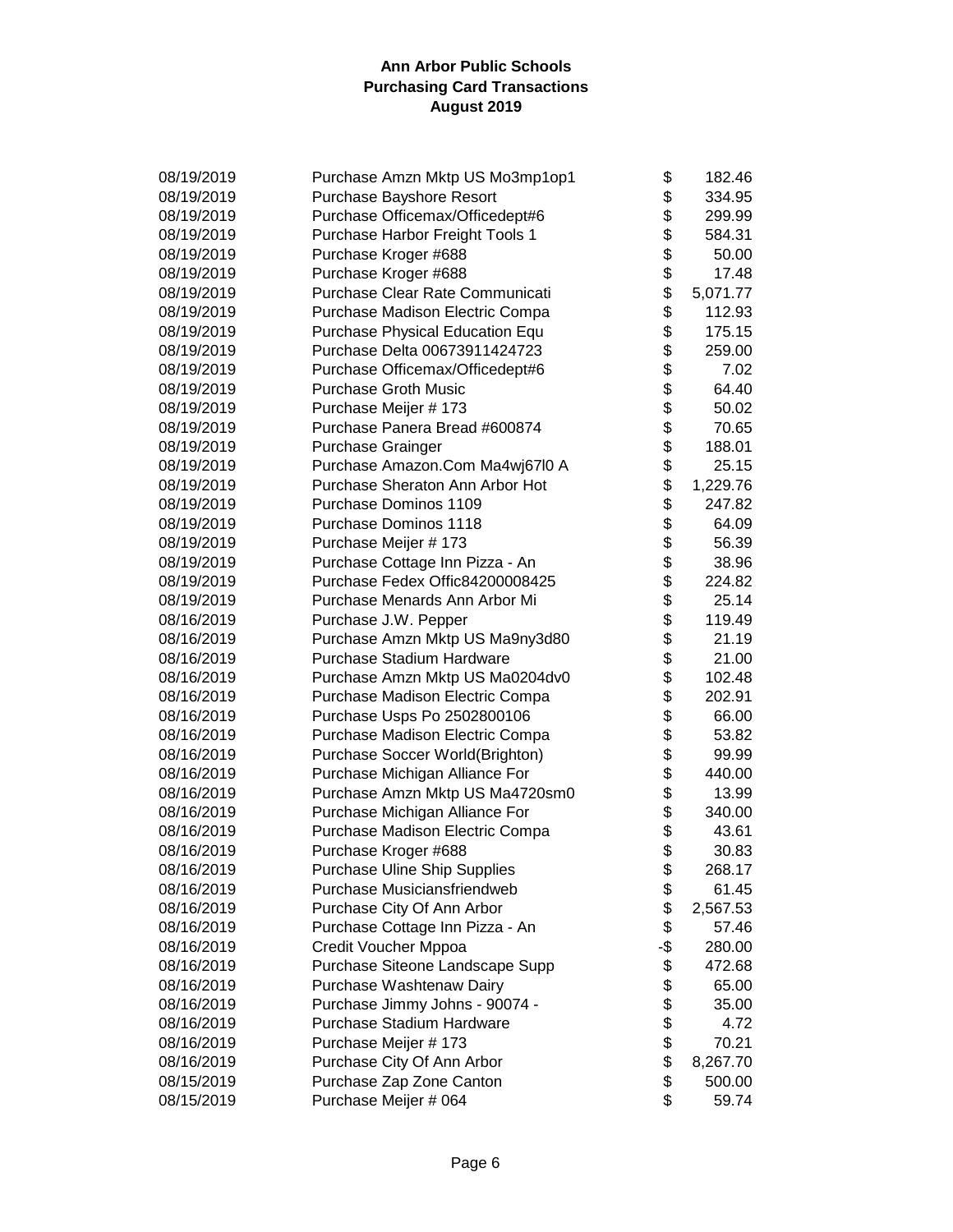| 08/15/2019 | <b>Purchase Heikkinen Productions</b> | \$  | 420.00   |
|------------|---------------------------------------|-----|----------|
| 08/15/2019 | Purchase Madison Electric Compa       | \$  | 568.69   |
| 08/15/2019 | Purchase Swimoutlet.Com               | \$  | 27.23    |
| 08/15/2019 | Purchase Stadium Hardware             | \$  | 31.44    |
| 08/15/2019 | Purchase Amazon.Com Ma3x38du0 A       | \$  | 33.98    |
| 08/15/2019 | Purchase Arc - Mi Madison Hgts        | \$  | 125.00   |
| 08/15/2019 | Purchase Meijer # 064                 | \$  | 72.60    |
| 08/15/2019 | Purchase Zuppler Online Food Or       | \$  | 32.25    |
| 08/15/2019 | Purchase Vivacity Tech Pbc            |     | 1,724.22 |
| 08/15/2019 | Purchase Amzn Mktp US Ma1ww8rk1       | \$  | 77.35    |
| 08/15/2019 | Purchase Thestampmaker                | \$  | 165.90   |
| 08/15/2019 | Purchase Panera Bread #600876         | \$  | 87.47    |
| 08/15/2019 | Purchase Panera Bread #600876         | \$  | 140.49   |
| 08/15/2019 | Purchase Amazon.Com Ma9vj76l0 A       | \$  | 165.31   |
| 08/15/2019 | Purchase Amzn Mktp US Ma4wz5ds0       | \$  | 26.95    |
| 08/15/2019 | Purchase Jerusalem Gardens            | \$  | 229.50   |
| 08/15/2019 | <b>Purchase Heikkinen Productions</b> | \$  | 320.00   |
| 08/15/2019 | Purchase Panera Bread #601366         | \$  | 166.43   |
| 08/15/2019 | Purchase Escape Room Novi             | \$  | 900.00   |
| 08/14/2019 | Purchase City Of Ann Arbor Park       | \$  | 29.00    |
| 08/14/2019 | Purchase Arc - Mi Madison Hgts        | \$  | 3,125.57 |
| 08/14/2019 | <b>Purchase Grand Trav Resort</b>     | \$  | 405.45   |
| 08/14/2019 | Purchase Officemax/Officedept#6       | \$  | 5.99     |
| 08/14/2019 | Purchase Officemax/Officedept#6       | \$  | 65.61    |
| 08/14/2019 | Purchase Int In A One Networks        | \$  | 950.00   |
| 08/14/2019 | Purchase Officemax/Officedept#6       | \$  | 185.15   |
| 08/14/2019 | Credit Voucher Amazon Prime           | -\$ | 12.99    |
| 08/14/2019 | Purchase Sheraton Ann Arbor Hot       | \$  | 4,895.28 |
| 08/14/2019 | Purchase Teamviewer.Com               | \$  | 1,188.00 |
| 08/14/2019 | Purchase Mppoa                        | \$  | 280.00   |
| 08/14/2019 | Purchase Robert Half Intl             | \$  | 4,729.76 |
| 08/14/2019 | Purchase Madison Electric Compa       | \$  | 559.08   |
| 08/14/2019 | Purchase Officemax/Officedept#6       | \$  | 718.79   |
| 08/14/2019 | Purchase Ellis C&w Lot Lansing        | \$  | 8.75     |
| 08/14/2019 | Purchase Usps Po 2502800106           | \$  | 7.85     |
| 08/14/2019 | Purchase Amzn Mktp US Ma9zq8wl1       | \$  | 7.15     |
| 08/14/2019 | Purchase Barry Bagels                 | \$  | 189.99   |
| 08/14/2019 | Purchase Sheraton Ann Arbor Hot       | \$  | 8,000.00 |
| 08/13/2019 | <b>Purchase Grainger</b>              | \$  | 72.48    |
| 08/13/2019 | Purchase Michigan Virtual U           | \$  | 270.00   |
| 08/13/2019 | Purchase Aaspa                        | \$  | 195.00   |
| 08/13/2019 | Purchase Madison Electric Compa       | \$  | 97.80    |
| 08/13/2019 | Credit Voucher Amzn Mktp Us           | -\$ | 26.04    |
| 08/13/2019 | Purchase Ssi School Specialty         | \$  | 350.35   |
| 08/13/2019 | Purchase Extendedstay #4038           | \$  | 887.90   |
| 08/13/2019 | Purchase Cottage Inn Pizza - An       | \$  | 109.48   |
| 08/13/2019 | Purchase Shinola - E Comm             | \$  | 15.85    |
| 08/13/2019 | Purchase Jimmy Johns # 90030 -        | \$  | 59.00    |
| 08/12/2019 | Purchase The Ups Store #5281          | \$  | 9.61     |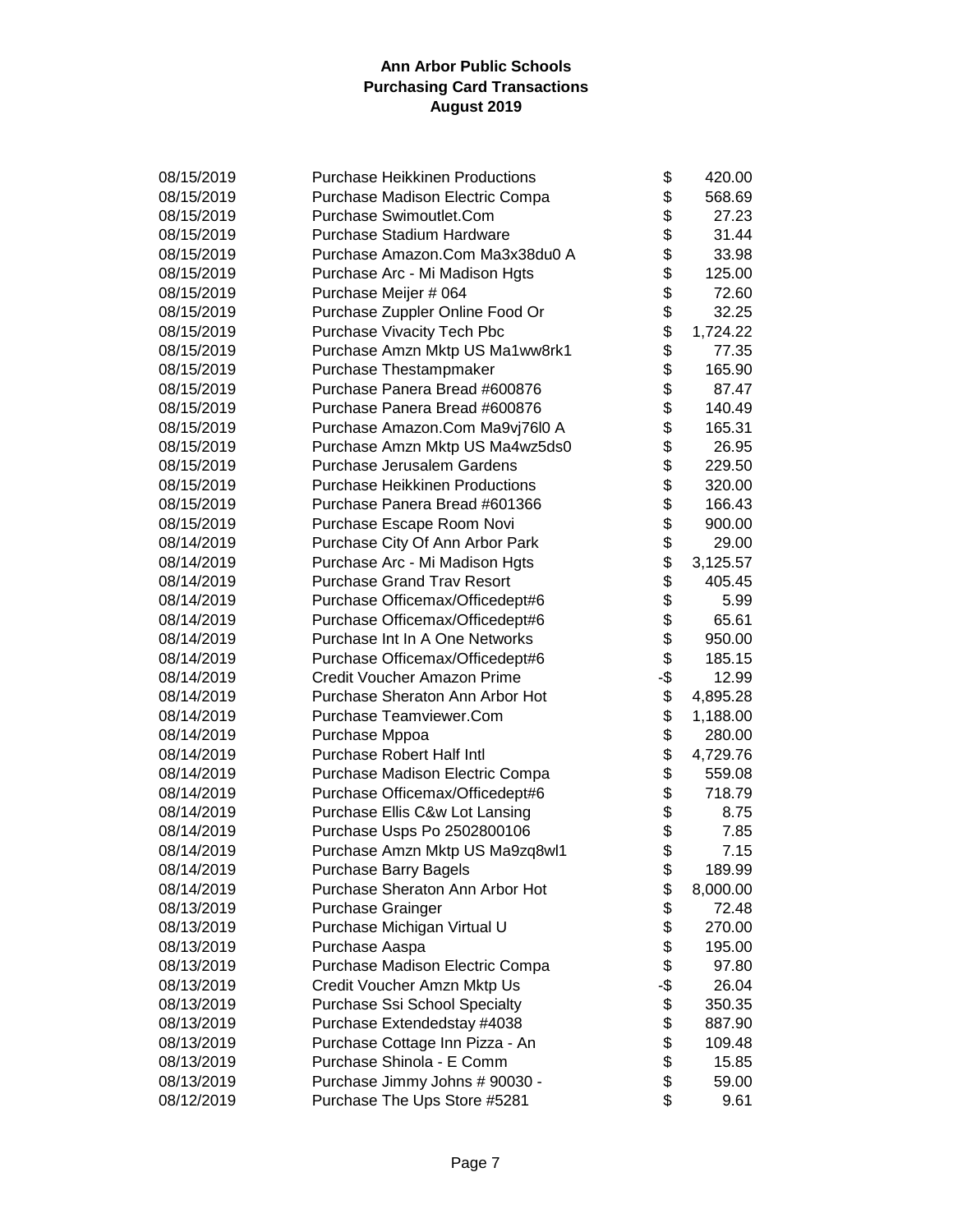| 08/12/2019 | <b>Purchase Marriott Ann Arbor</b>     | \$  | 3,557.76 |
|------------|----------------------------------------|-----|----------|
| 08/12/2019 | <b>Purchase Scholastic Education</b>   | \$  | 24.06    |
| 08/12/2019 | Purchase Extendedstay #4038            | \$  | 88.79    |
| 08/12/2019 | Purchase Officemax/Officedept#6        | \$  | 80.29    |
| 08/12/2019 | Purchase Officemax/Officedept#6        | \$  | 345.08   |
| 08/12/2019 | Purchase Signs By Tomorrow             | \$  | 1,006.00 |
| 08/12/2019 | Purchase Amzn Mktp US Ma0q727s1        | \$  | 361.09   |
| 08/12/2019 | <b>Purchase Dollartree</b>             | \$  | 17.00    |
| 08/12/2019 | <b>Purchase Five Below 591</b>         | \$  | 91.00    |
| 08/12/2019 | Purchase Bayshore Resort               | \$  | 376.95   |
| 08/12/2019 | Purchase Meijer # 173                  | \$  | 94.13    |
| 08/12/2019 | Purchase Wm. G. Boales Associat        | \$  | 412.61   |
| 08/12/2019 | <b>Purchase Current Electric Motor</b> | \$  | 249.80   |
| 08/12/2019 | Purchase Att Bill Payment              | \$  | 236.73   |
| 08/12/2019 | Purchase Officemax/Officedept#6        | \$  | 417.17   |
| 08/12/2019 | Credit Voucher Amzn Mktp Us            | -\$ | 87.65    |
| 08/12/2019 | Credit Voucher Amzn Mktp Us            | -\$ | 70.12    |
| 08/12/2019 | Purchase Officemax/Depot 6048          | \$  | 14.40    |
| 08/12/2019 | Purchase Officemax/Officedept#6        | \$  | 44.24    |
| 08/12/2019 | Purchase Buschs #1035                  | \$  | 18.13    |
| 08/12/2019 | Purchase Madison Electric Compa        | \$  | 63.41    |
| 08/12/2019 | Purchase Harbor Freight Tools 1        | \$  | 55.90    |
| 08/12/2019 | Purchase Office Depot #5910            | \$  | 175.98   |
| 08/12/2019 | Purchase Stadium Hardware              | \$  | 37.18    |
| 08/12/2019 | Purchase Michaels Stores 4744          | \$  | 111.49   |
| 08/12/2019 | Purchase Bsn Sports Llc                | \$  | 568.16   |
| 08/09/2019 | Purchase Paypal Withdata               | \$  | 50.00    |
| 08/09/2019 | Purchase Dickeys Mi-1600               | \$  | 496.85   |
| 08/09/2019 | Purchase Decker Equipment              | \$  | 223.18   |
| 08/09/2019 | Credit Voucher Amzn Mktp Us            | -\$ | 55.56    |
| 08/09/2019 | Credit Voucher Amzn Mktp Us            | -\$ | 74.08    |
| 08/09/2019 | Purchase Officemax/Officedept#6        | \$  | 17.91    |
| 08/09/2019 | <b>Purchase Current Electric Motor</b> | \$  | 630.00   |
| 08/09/2019 | Purchase Amzn Mktp US Ma3rx7do1        | \$  | 51.81    |
| 08/09/2019 | <b>Purchase Mission Point Resort</b>   | \$  | 194.80   |
| 08/09/2019 | Purchase Trane Supply-113416           | \$  | 750.37   |
| 08/09/2019 | Purchase Grainger                      | \$  | 438.03   |
| 08/08/2019 | <b>Purchase Rushordertees/Printfly</b> | \$  | 614.68   |
| 08/08/2019 | <b>Purchase Knights Steakhouse</b>     | \$  | 295.32   |
| 08/08/2019 | Purchase Mountain Grd Lodge            | \$  | 339.72   |
| 08/08/2019 | Purchase Amazon.Com Ma94t6qk1          | \$  | 88.49    |
| 08/08/2019 | <b>Purchase Ssi School Specialty</b>   | \$  | 138.64   |
| 08/08/2019 | Michigan Pupil Account                 | \$  | 395.00   |
| 08/08/2019 | <b>Purchase Education Week</b>         | \$  | 40.00    |
| 08/08/2019 | Purchase Michigan Pupil Account        | \$  | 395.00   |
| 08/08/2019 | Purchase Lowes #01750                  | \$  | 61.44    |
| 08/08/2019 | <b>Purchase Current Electric Motor</b> | \$  | 830.00   |
| 08/08/2019 | Purchase Michigan Pupil Account        | \$  | 395.00   |
| 08/08/2019 | Purchase Cottage Inn Pizza - An        | \$  | 42.96    |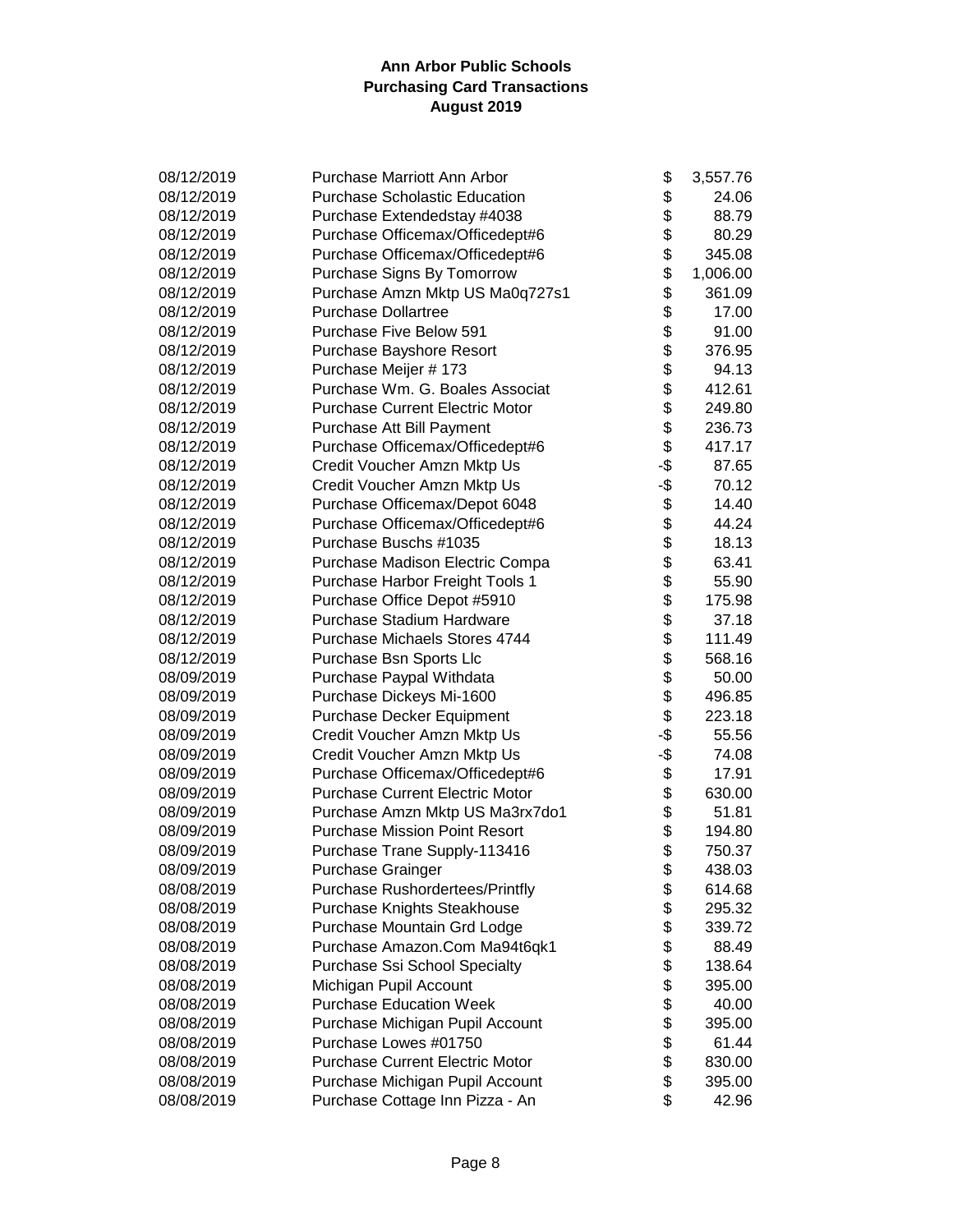| 08/08/2019 | Purchase Holmescustomproduct        | \$  | 152.94    |
|------------|-------------------------------------|-----|-----------|
| 08/08/2019 | Purchase Officemax/Officedept#6     | \$  | 34.77     |
| 08/08/2019 | Purchase Int In A One Networks      | \$  | 950.00    |
| 08/08/2019 | Purchase Amzn Mktp US Ma0gs3732     | \$  | 293.59    |
| 08/08/2019 | <b>Purchase Dollartree</b>          | \$  | 36.00     |
| 08/08/2019 | Purchase Headsetscom                | \$  | 199.95    |
| 08/08/2019 | Purchase Headsetscom                | \$  | 273.95    |
| 08/08/2019 | <b>Purchase Thomson West Tcd</b>    | \$  | 319.64    |
| 08/08/2019 | <b>Purchase Amazon Prime</b>        | \$  | 12.99     |
| 08/08/2019 | Purchase Mid America Sports Adv     | \$  | 94.98     |
| 08/07/2019 | <b>Purchase Robert Half Intl</b>    | \$  | 11,225.54 |
| 08/07/2019 | Purchase Panera Bread #601105       | \$  | 163.19    |
| 08/07/2019 | Purchase Plum Market Ann Arbor      | \$  | 12.98     |
| 08/07/2019 | Purchase Brag Ann Arbor             | \$  | 390.00    |
| 08/07/2019 | Purchase Staples 00115642           | \$  | 55.00     |
| 08/07/2019 | <b>Purchase A-1 Rental</b>          | \$  | 65.00     |
| 08/07/2019 | Purchase Www.Ticketprinting.Com     | \$  | 146.08    |
| 08/07/2019 | <b>Purchase Sticker Mule</b>        | \$  | 93.00     |
| 08/07/2019 | Purchase Project Wisdom Inc         | \$  | 299.00    |
| 08/07/2019 | Purchase Officemax/Officedept#6     | \$  | 157.06    |
| 08/07/2019 | Purchase Amzn Mktp US Ma9bb1gr0     | \$  | 134.93    |
| 08/07/2019 | Purchase Meijer # 173               | \$  | 16.30     |
| 08/07/2019 | Purchase Panera Bread #601105       | \$  | 32.18     |
| 08/07/2019 | Purchase Canva Pro Yearly           | \$  | 119.40    |
| 08/07/2019 | Purchase Amzn Mktp US Ma2h95242     | \$  | 947.31    |
| 08/07/2019 | Purchase Amzn Mktp US Ma3r590y0     | \$  | 18.97     |
| 08/07/2019 | Purchase Panera Bread #601105       | \$  | 195.41    |
| 08/06/2019 | Purchase Madison Electric Compa     | \$  | 477.11    |
| 08/06/2019 | Purchase Cottage Inn Pizza - An     | \$  | 52.95     |
| 08/06/2019 | Purchase Amzn Mktp US Ma3la0d82     | \$  | 315.84    |
| 08/06/2019 | <b>Purchase Dollartree</b>          | \$  | 32.00     |
| 08/06/2019 | Credit Voucher Jimmy Johns # 90016  | -\$ | 5.00      |
| 08/06/2019 | <b>Purchase Uline Ship Supplies</b> | \$  | 1,374.45  |
| 08/06/2019 | Purchase City Of Ann Arbor          | \$  | 1,078.00  |
| 08/06/2019 | Purchase Pollys #12                 | \$  | 54.36     |
| 08/06/2019 | Purchase Tractor Supply Co #550     | \$  | 407.76    |
| 08/06/2019 | Purchase Amazon.Com Ma15t8sk2       | \$  | 228.41    |
| 08/06/2019 | Purchase Www.Fotor.Com              | \$  | 27.99     |
| 08/06/2019 | Purchase Smore.Com - Educator       | \$  | 79.00     |
| 08/06/2019 | Purchase Dexter's Bakery            | \$  | 15.56     |
| 08/05/2019 | Purchase Tapco                      | \$  | 1,069.00  |
| 08/05/2019 | Purchase Madison Electric Compa     | \$  | 87.51     |
| 08/05/2019 | Purchase Amzn Mktp US Ma4585et0     | \$  | 198.22    |
| 08/05/2019 | Purchase Amzn Mktp US Ma0vz2xs1     | \$  | 81.45     |
| 08/05/2019 | Purchase Panera Bread #600876       | \$  | 140.00    |
| 08/05/2019 | Purchase Amzn Mktp US Ma6kh4e90     | \$  | 2,584.06  |
| 08/05/2019 | Purchase Hudson Hotel               | \$  | 1,636.39  |
| 08/05/2019 | Purchase Mi Assoc Sch Adm           | \$  | 2,627.61  |
| 08/05/2019 | Purchase Trane Supply-113416        | \$  | 188.53    |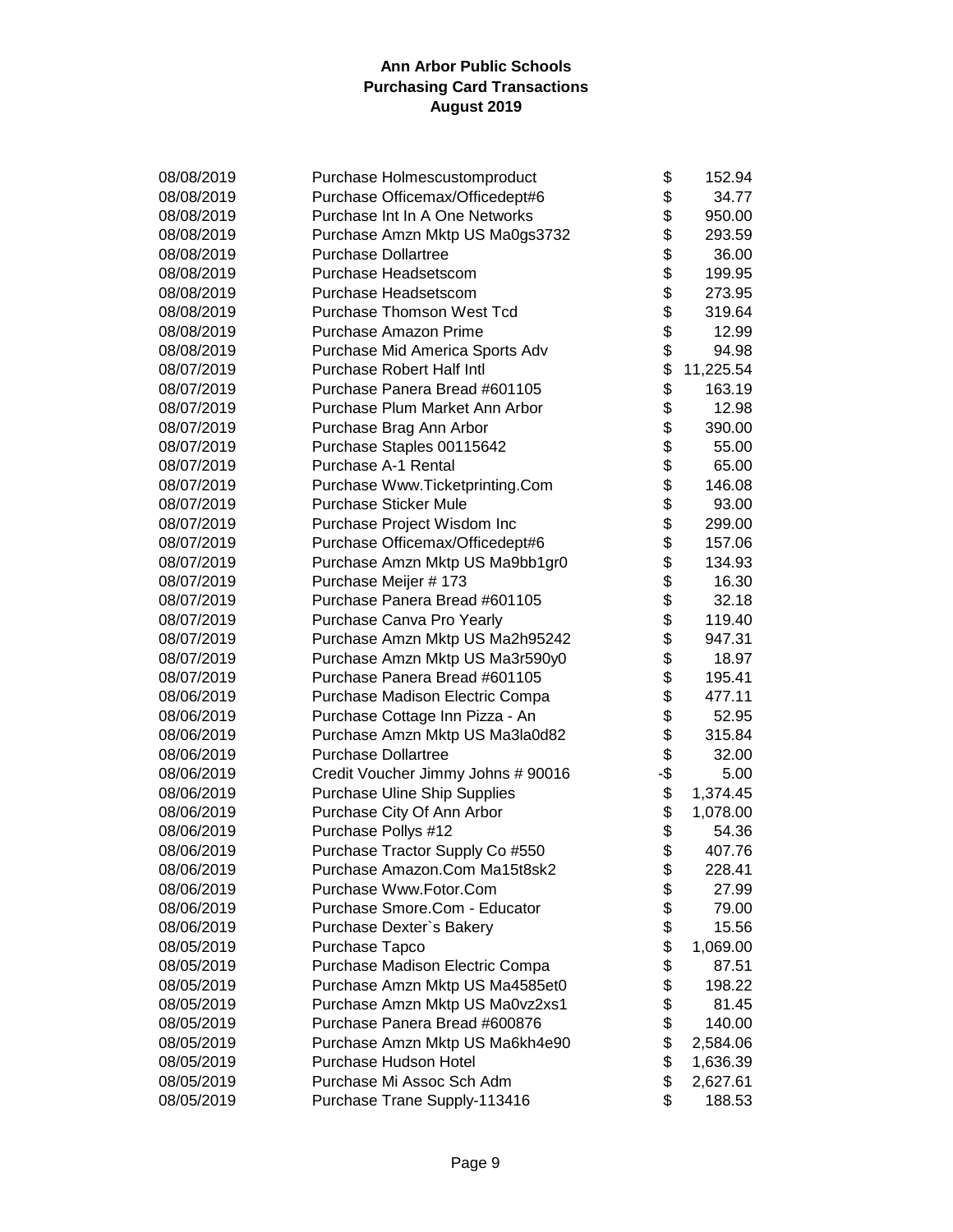| 08/05/2019 | Purchase Trane Supply-113416            | \$   | 86.18    |
|------------|-----------------------------------------|------|----------|
| 08/05/2019 | Purchase Meijer # 064                   | \$   | 52.42    |
| 08/05/2019 | Purchase McNaughton McKay Elect         | \$   | 177.20   |
| 08/05/2019 | Purchase Trane Supply-113416            | \$   | 741.40   |
| 08/05/2019 | Purchase Fastsigns 380201               | \$   | 437.50   |
| 08/05/2019 | Purchase Id Card Group                  | \$   | 869.78   |
| 08/05/2019 | <b>Credit Voucher Apogee Components</b> | .\$  | 15.86    |
| 08/05/2019 | Purchase Amzn Mktp US Ma4bz6ac0         | \$   | 82.08    |
| 08/05/2019 | Purchase Mi Assoc Sch Adm               |      | 125.00   |
| 08/05/2019 | Purchase Amazon.Com Ma7er8du2 A         | \$\$ | 26.01    |
| 08/02/2019 | <b>Purchase Grainger</b>                |      | 355.58   |
| 08/02/2019 | Purchase Miaaa Membership               | \$   | 161.20   |
| 08/02/2019 | <b>Purchase Mission Point Resort</b>    | \$   | 387.60   |
| 08/02/2019 | Purchase Amazon.Com Ma3k16b62 A         | \$   | 12.47    |
| 08/02/2019 | Purchase Amzn Mktp US Ma9on8gl1         | \$   | 54.24    |
| 08/02/2019 | Purchase Cottage Inn Pizza - An         | \$   | 85.00    |
| 08/02/2019 | Purchase United 01615247597806          | \$   | 30.00    |
| 08/02/2019 | Purchase Sched Org                      | \$   | 250.00   |
| 08/02/2019 | Purchase Apogee Components              | \$   | 591.13   |
| 08/02/2019 | Purchase Cottage Inn Pizza - An         | \$   | 28.97    |
| 08/02/2019 | Purchase Cottage Inn Pizza - An         | \$   | 131.90   |
| 08/02/2019 | <b>Purchase Mission Point Resort</b>    | \$   | 546.10   |
| 08/02/2019 | Purchase Todoist.Com                    | \$   | 120.00   |
| 08/02/2019 | Purchase Corrigan Oil #2 - Bri          | \$   | 389.71   |
| 08/02/2019 | <b>Purchase Grainger</b>                | \$   | 91.89    |
| 08/02/2019 | Purchase Fairfield Inn Ann Arbo         | \$   | 243.09   |
| 08/02/2019 | Purchase Indeed                         | \$   | 39.86    |
| 08/02/2019 | <b>Purchase National Energy Contro</b>  | \$   | 297.00   |
| 08/02/2019 | Purchase Pizza House - Ann Arbo         | \$   | 344.84   |
| 08/02/2019 | Purchase Rps Ann Arbor Meterq02         | \$   | 0.95     |
| 08/02/2019 | Purchase Arbor Springs Water Co         | \$   | 28.00    |
| 08/02/2019 | Purchase Tmaz Taqueria                  | \$   | 2,750.00 |
| 08/02/2019 | <b>Purchase Mission Point Resort</b>    | \$   | 376.00   |
| 08/02/2019 | <b>Purchase Oz Music Environment</b>    | \$   | 30.00    |
| 08/02/2019 | <b>Purchase Grainger</b>                | \$   | 393.36   |
| 08/02/2019 | Purchase Miaaa Membership               | \$   | 57.20    |
| 08/01/2019 | Purchase Amzn Mktp US Ma3ca61z1         | Φ    | 19.94    |
| 08/01/2019 | Purchase Amzn Mktp US Ma69l6nj0         | \$   | 1,611.34 |
| 08/01/2019 | <b>Purchase Grainger</b>                | \$   | 234.39   |
| 08/01/2019 | Purchase The Ups Store 4295             | \$   | 61.56    |
| 08/01/2019 | Purchase Amzn Mktp US Ma8ew2le0         | \$   | 159.99   |
| 08/01/2019 | Purchase Stadium Trophy Inc             | \$   | 75.00    |
| 08/01/2019 | <b>Purchase Grainger</b>                | \$   | 47.52    |
| 08/01/2019 | Purchase Meijer # 064                   | \$   | 37.21    |
| 08/01/2019 | Purchase Homedepot.Com                  | \$   | 254.96   |
| 08/01/2019 | <b>Purchase Grainger</b>                | \$   | 806.80   |
| 08/01/2019 | Purchase Amzn Mktp US Ma0ld05i2         | \$   | 269.01   |
| 08/01/2019 | Purchase Panera Bread #600876 P         | \$   | 72.07    |
| 08/01/2019 | Purchase Cottage Inn Pizza - An         | \$   | 300.00   |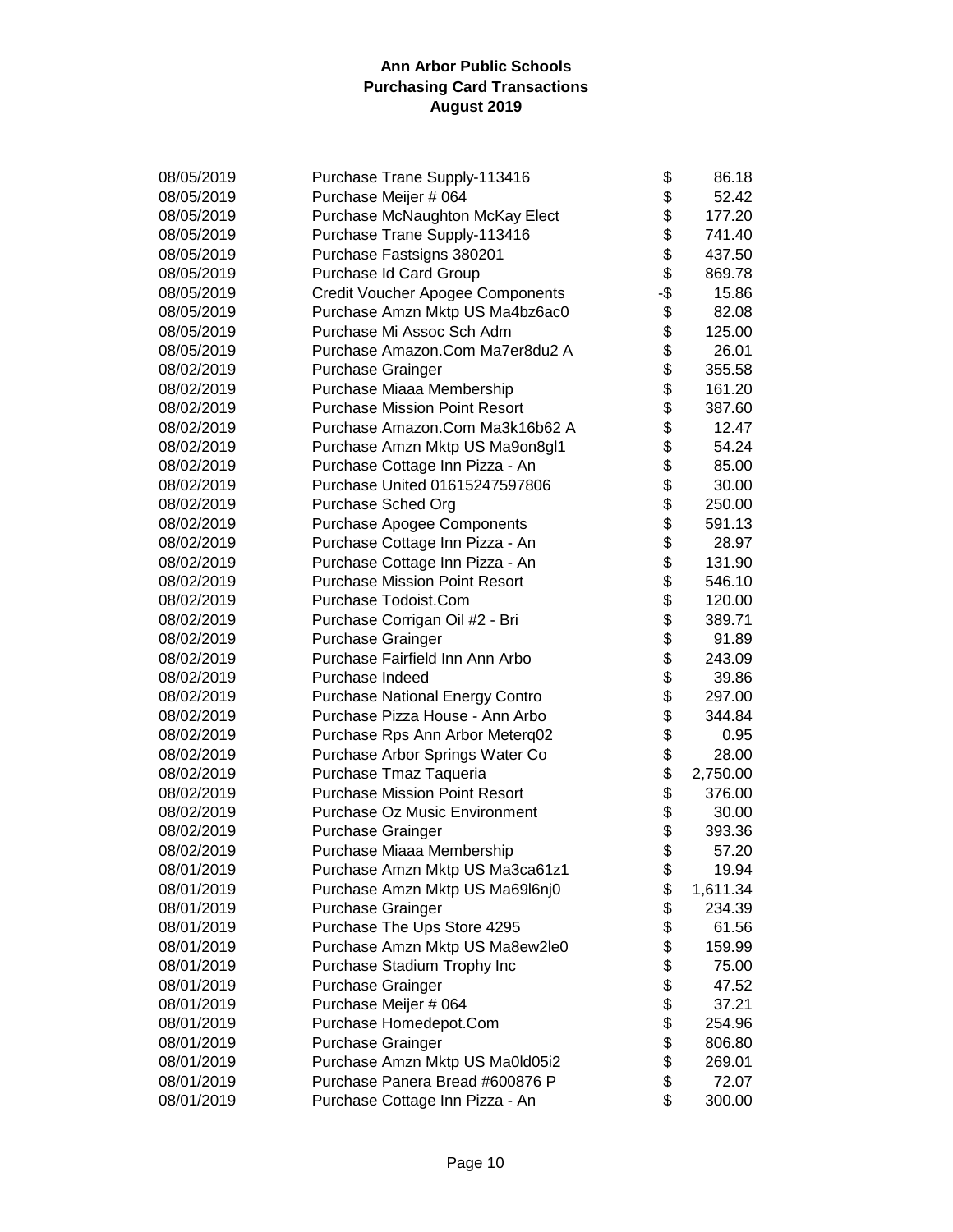| 08/01/2019 | <b>Purchase Uber Trip</b>                          | \$  | 40.73    |
|------------|----------------------------------------------------|-----|----------|
| 08/01/2019 | <b>Purchase Mission Point Resort</b>               | \$  | 289.10   |
| 08/01/2019 | Purchase Wildlife Services Of M                    | \$  | 190.00   |
| 08/01/2019 | Purchase Amzn Mktp US Ma3zj6hy2                    | \$  | 10.75    |
| 08/01/2019 | Purchase Sheraton Ann Arbor Hot                    | \$  | 1,000.00 |
| 08/01/2019 | Purchase Officemax/Officedept#6                    | \$  | 142.28   |
| 08/01/2019 | Purchase Young Supply Co - Ann                     | \$  | 15.36    |
| 08/01/2019 | Purchase Rocketarium                               | \$  | 168.20   |
| 08/01/2019 | Purchase Target 00006346                           |     | 50.13    |
| 08/01/2019 | <b>Purchase Sentinel Technologies</b>              | \$  | 153.00   |
| 08/01/2019 | Purchase Madison Electric Compa                    | \$  | 284.66   |
| 08/01/2019 | Purchase Amazon.Com Ma1gm05w2                      | \$  | 28.75    |
|            |                                                    |     |          |
| 08/01/2019 | Purchase Hudson Hotel                              | \$  | 1,043.36 |
| 08/01/2019 | Purchase Meijer # 027                              | \$  | 19.47    |
| 08/01/2019 | Purchase Young Supply Co - Ann                     | \$  | 225.76   |
| 07/31/2019 | <b>Purchase Grainger</b>                           | \$  | 537.50   |
| 07/31/2019 | Purchase Panera Bread #600874                      | \$  | 47.92    |
| 07/31/2019 | Purchase The Home Depot 2721                       | \$  | 98.98    |
| 07/31/2019 | Purchase Amzn Mktp US Ma97n6e71                    | \$  | 195.04   |
| 07/31/2019 | <b>Purchase National Energy Contro</b>             | \$  | 273.06   |
| 07/31/2019 | Purchase Wholefds Crb 10315                        | \$  | 15.74    |
| 07/31/2019 | Purchase Madison Electric Compa                    |     | 112.63   |
| 07/31/2019 | Purchase Best Western Harbour P. Hotel indicate \$ |     | 170.65   |
| 07/31/2019 | Purchase Young Supply Co - Ann                     |     | 138.62   |
| 07/31/2019 | Purchase Att Bill Payment                          |     | 207.48   |
| 07/31/2019 | Purchase Arbor Springs Water Co                    |     | 57.00    |
| 07/31/2019 | <b>Purchase Grainger</b>                           | \$  | 204.00   |
| 07/31/2019 | Purchase Young Supply Co - Ann                     | \$  | 850.13   |
| 07/31/2019 | Purchase Madison Electric Compa                    | \$  | 19.14    |
| 07/31/2019 | Purchase Officemax/Officedept#6                    | \$  | 41.20    |
| 07/31/2019 | Purchase Madison Electric Compa                    | \$  | 819.60   |
| 07/31/2019 | Hall of Fame Banner P Club                         | \$  | 125.00   |
| 07/31/2019 | Purchase Corrigan Oil #2 - Bri                     | \$  | 561.62   |
| 07/31/2019 | Purchase Amzn Mktp US Ma6im2zb0                    | \$  | 470.67   |
| 07/31/2019 | Purchase Best Western Harbour P                    | \$  | 170.65   |
|            |                                                    |     |          |
| 07/30/2019 | Purchase D J Wall-St-Journal                       | \$  | 19.49    |
| 07/30/2019 | Purchase Michigan Association O                    | \$  | 140.00   |
| 07/30/2019 | Purchase Thermalnetics, Inc.                       | \$  | 467.02   |
| 07/30/2019 | Purchase Amzn Mktp US Ma3z89xp2                    | \$  | 27.99    |
| 07/30/2019 | Purchase School Health Corp                        | \$  | 298.56   |
| 07/30/2019 | Purchase Madison Electric Compa                    | \$  | 257.22   |
| 07/30/2019 | Purchase Michigan Association O                    | \$  | 140.00   |
| 07/30/2019 | Purchase Sp Vilros.Com                             | \$  | 224.85   |
| 07/30/2019 | <b>Credit Voucher Loews Hotels</b>                 | -\$ | 437.46   |
| 07/30/2019 | Purchase Target 00003541                           | \$  | 342.81   |
| 07/30/2019 | Purchase Pro Acoustics, Llc                        | \$  | 2,084.22 |
| 07/30/2019 | Purchase Amzn Mktp US Ma7jw9gz2                    | \$  | 25.96    |
| 07/30/2019 | Purchase Amzn Mktp US Ma1i994w0                    | \$  | 273.55   |
| 07/30/2019 | Purchase Amzn Mktp US Ma9mw1eu1                    | \$  | 282.60   |